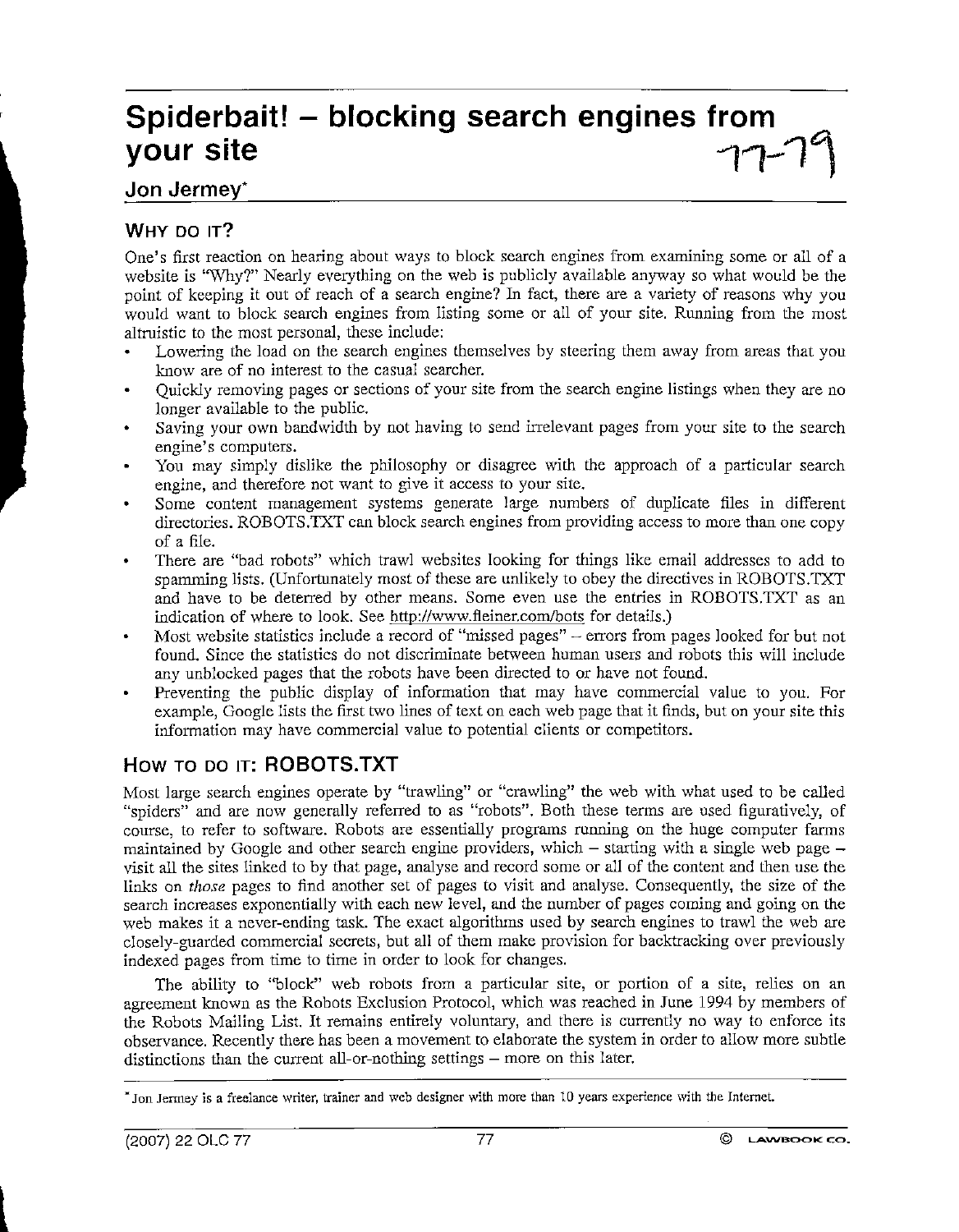**Jerme** 

To block a website from being trawled, the user must add a "ROBOTS.TXT" file to the root **directory of the site. The file contains one or more groups of lines, each group relating to a specific**  search engine. To refer to all search engines an asterisk is used, while a slash character represents the root directory of the site. Thus the ROBOTS.TXT file below pulls away the welcome mat and requests that all search engines kindly go elsewhere:

User-agent: \*

Disallow: /

**More specific blocking can be achieved by targeting specific search engines and individual directories**  or files. Thus:

医静脉炎 User-agent: Google  $\mathcal{F} = \mathcal{F} \cup \mathcal{F}$  $\{x_{i}\}$  ,  $\{x_{i}\}$  , Disallow: /private/ the most completely with the

blocks only the Google search engine, and only from the subdirectory "private", while

| User-agent: Google               |
|----------------------------------|
| Disallow: /private/mystuff.html  |
| Disallow: /private/bobstuff.html |
| User-agent: msnbot               |
| Disallow: /notMS                 |

blocks the first two files from Google only and the /notMS directory from the Microsoft Live Search tool.

**Assuming you want to differentiate between search engines in this \vay, it may be asked ho\v you can find out what their robots are called. There is no complete list available, but most current robot**  names can be found at http://www.robotstxt.org/db.html. Others may be identified by looking at the **search logs for your website.** 

An online syntax checker for ROBOTS.TXT systems can be found at http://tool.motoricerca.info/ robots-checker.phtml. Google also provides a ROBOTS.TXT analysis for subscribers to its system.

#### **BLOCKING INDIVIDUAL PAGES WITH META TAGS**

An alternative method that allows for more specificity is to block individual web pages through the use of META tags in the page HEAD section. For example, the following tag blocks all robots from indexing or following links from that specific page.

<META NAME="ROBOTS" CONTENT="NOINDEX, NOFOLLOW">

Individual robots can be blocked and particular types of content excluded. The following tag blocks **onJy the Google robot from indexing the images on the page but not the text content:** 

<META NAME="GOOGLEBOT" CONTENT="NOIMAGEINDEX">